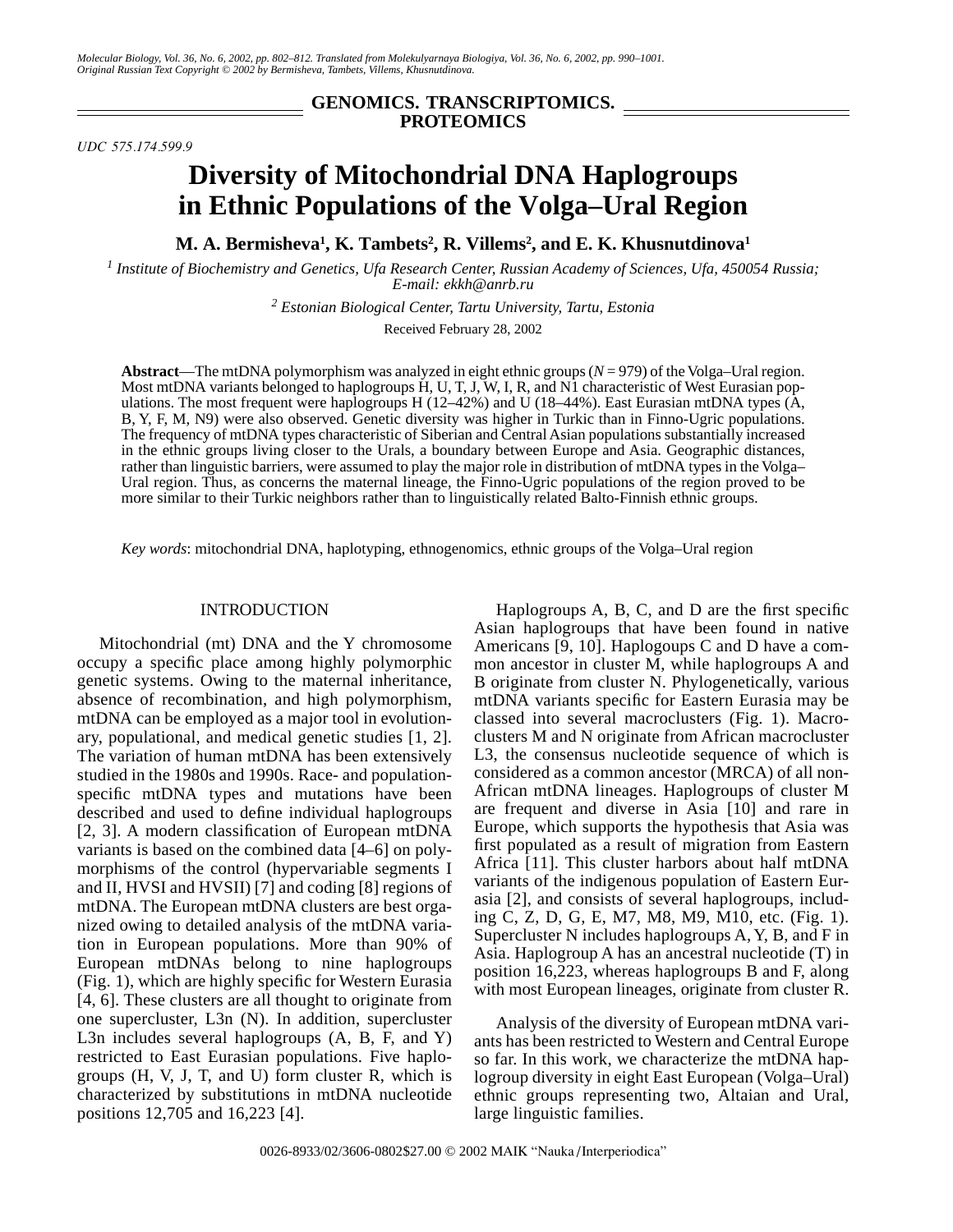#### EXPERIMENTAL

**Material for population genetic analysis** was collected during expeditions from 1989 to 2001. Blood of informed adults was obtained after medical examination. In total, we tested 979 DNA specimens of the indigenous populations of the Volga–Ural region, including 221 Bashkirs (Trans-Ural, Southwestern, Northeastern, and Gaininsk Bashkirs) from the Beloretskii, Sterlibashevskii, and Ilishevskii Districts of Bashkortostan and the Perm Region; 228 Tatars from the Al'met'evskii and Elabuzhskii Districts of Tatarstan; 55 Chuvash from the Morgaushskii District of Chuvashia; 102 Mordvinians from the Staro-Shaiginskii District of Mordovia; 136 Mari from the Zvenigovskii District of Marii El; 101 Udmurts from the Malo-Purginskii District of Udmurtia and the Tatyshlinskii District of Bashkortostan; 62 Komi-Zyryans from the Sysol'skii District of the Komi Republic; and 74 Komi-Permyaks from the Komi-Permyak Autonomous District.

**Genomic DNA** was isolated from 10 ml of peripheral blood by phenol–chloroform extraction. Fragment 16,024–16,400 of mtDNA HVSI was sequenced in a Perkin-Elmer ABI 377 DNA sequencer with a DYEnamic ET terminator cycle sequencing premix kit (Amersham Pharmacia Biotech).

**Haplogroups** were identified by mtDNA RFLPs, including 73 (73GA) –*Alw*44I, 663 (663AG) +*Hae*III, 1715 (1719GA) –*Dde*I, 4577 (4580GA) –*Nla*III, 4643 (4646TC) +*Rsa*I, 4830 (4833AG) +*Hae*II, 5176 (5178CA) –*Alu*I, 5416 (5417 GA) +*Tas*I, 5656 (5656AG) +*Nhe*I, 7025 (7028CT) –*Alu*I, 7598 (7600GA) –*Hha*I, 8249 (8251CT) +*Ava*II, 8994 (8994GA) –*Hae*III, 9052 (9055GA) –*Hae*II, 10,032 (10,034TC) +*Alu*I, 10,394 (10,398AG) +*Dde*I, 10,397 (10,400CT) +*Alu*I, 12,308 (12,308AG) +*Hin*fI, 12,406 (12,406GA) –*Hin*cII, 12,704 (12,705CT) −*Mbo*II, 13,262 (13,263AG) +*Alu*I, 13,366 (13,368GA) +*Bam*HI, 13,704 (13,708GA) –*Bst*I, 14,068 (14,070AG) +*Taq*I, 14,766 (14,766TC) +*Mse*I, and 15,904 (15,904CT) +*Mse*I. Transition or transversion resulting in a gain or loss of a restriction site is indicated in parentheses. Mutations in mtDNA were identified according to the Cambridge reference sequence (CRS) [13]. To establish the phylogenetic relationships among haplotypes, median networks were constructed with the combined data on polymorphisms of the mtDNA coding region and HVSI for the total sample of the Volga–Ural region.

Genetic heterogeneity was calculated as

$$
H = (1 - \sum x_i^2)N/(N - 1),
$$

where  $x_i$  is the frequency of an mtDNA haplotype in a population and *N* is the sample size [14].

MOLECULAR BIOLOGY Vol. 36 No. 6 2002



**Fig. 1.** Phylogenetic tree of mtDNA clusters found in Eurasian populations.

### RESULTS AND DISCUSSION

The indigenous population of the Volga–Ural region is ethnically, historically, and culturally heterogeneous. Ethnic groups of the region belong to different language groups, including the Perm (Komi-Zyryans, Komi-Permyaks, Udmurts) and Volga-Finnish (Mordvinians, Mari) branches of the Ural language family and the Turkic branch of the Altaian language family (Bashkirs, Tatars, Chuvash). Anthropologically, these ethnic groups are Caucasian and have a varying Mongoloid component [12]. The region includes various geographic zones, from taiga, tundra (Komi-Zyryans) and Central Volga plains (Mordvinians, Mari, Chuvash, Tatars) to the Southern Urals and Trans-Ural steppe (Bashkirs) (Fig. 2).

We sequenced the 377-bp region  $(16,024-16,400)$ of mtDNA HVSI in 979 people of the eight ethnic groups of the Volga–Ural region. Haplogroups were identified by RFLP analysis of 26 polymorphic sites of the mtDNA coding region and analysis of the deletion from a region between the *COII* and tRNALys genes. Genetic heterogeneity was relatively low (0.96) in Komi-Zyryans and Udmurts, and high (0.99) in Bashkirs. Mean heterogeneity of the Turkic ethnic groups (0.98) was higher than in the Finno-Ugric ethnic groups (0.96).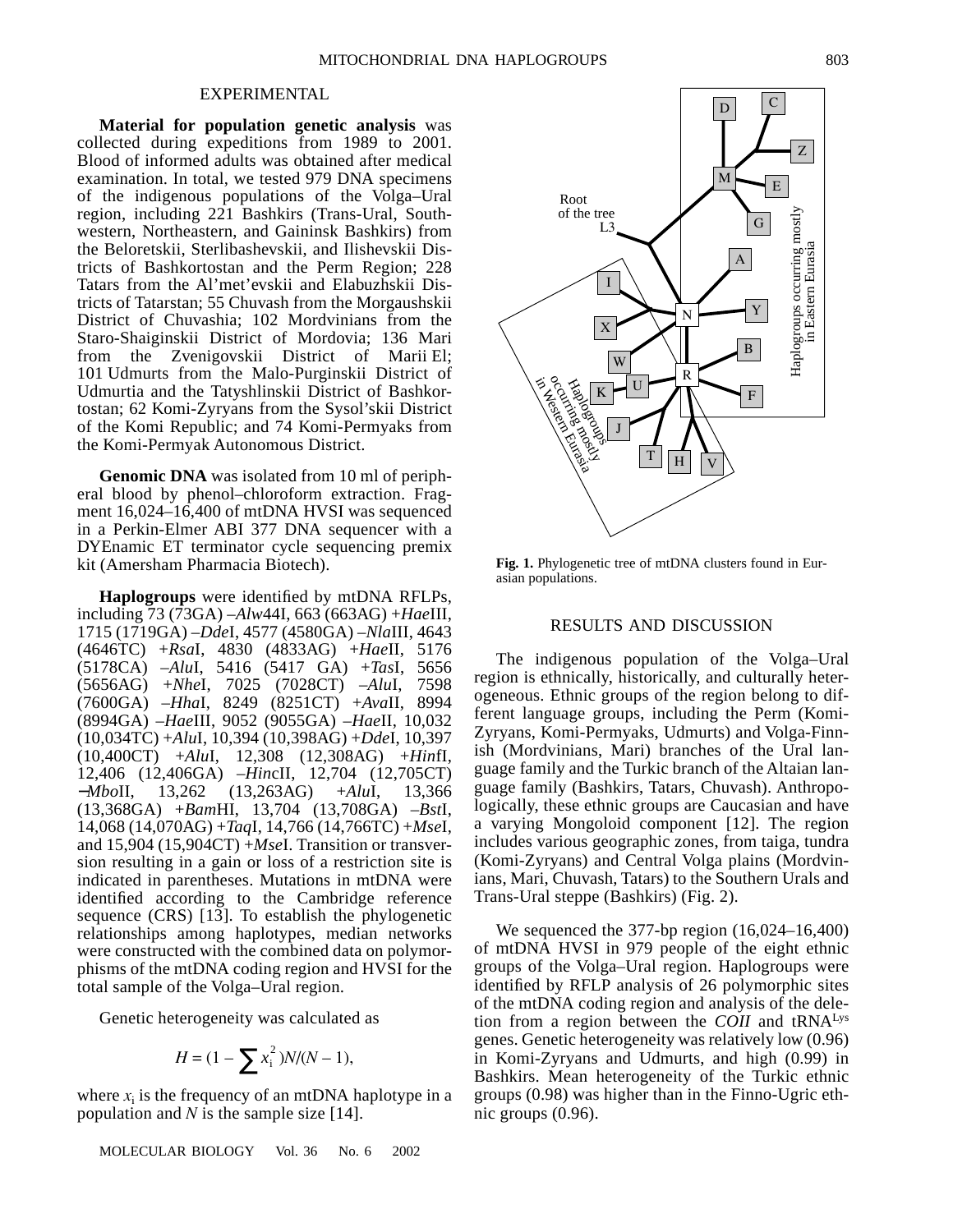

**Fig. 2.** Geographic regions occupied by (1.1) Trans-Ural, (1.2) Southwestern, (1.3) Northwestern, and (1.4) Northeastern Bashkirs and (1.5) Udmurts of (I) Bashkortostan; (2.1) Kazan and (2.2) Mishari Tatars of (II) Tatarstan; (3.1) Low and (3.2) Mid-Low Chuvash of (III) Chuvashia; (4.1) Meadow Mari of (IV) Marii El; (5.1) Erzya and (5.2) Moksha Mordvinians of (V) Mordovia; (6.1) Southern Udmurts of (VI) Udmurtia; (7.1) Komi-Zyryans of (VII) the Komi Republic; and (8.1) Komi-Permyak of (VIII) the Komi-Permyak Autonomous District.

Haplogroup-determining HVSI motifs found in the Volga–Ural populations are shown in Table 1. On evidence of cluster analysis, most mtDNA types were assigned to haplogroups specific for West Eurasian populations (Table 2).

Specific mtDNA types have already been established for most race groups in the early 1990s [2, 4]. More than 80% mtDNA types of the West Eurasian populations belong to haplogroups H, I, J, T, U, V, W, and X, which are considered originating from the Upper Paleolithic European gene pool. According to published data, the population frequency of haplogroup H is maximal (40–50%) in Western and Northern Europe; intermediate (20–40%) in Southern, Southwestern, and Eastern Europe, Northern Africa, and Turkey; and low (less than 20%) in the Middle East, India, and Central Siberia [6]. This haplogroup is thought to originate in the Middle East [15].

Haplogroup H was among the most common haplogroups of most Volga–Ural populations (Table 2). The frequency of this haplogroup was maximal in Mordvinians (about 42%) and Mari (about 40%) and lowest (about 12%) in Bashkirs. The diversity of the mtDNA variants of haplogroup H is shown in Fig. 3.

This cluster had a stellate phylogenetic tree with the center occupied by the Cambridge sequence [13], which represents the mtDNA type most common in Europe [4, 5].

Haplogroup H has a sister haplogroup V. As assumed from its geographic frequency distribution and genetic diversity, haplogroup V arose in Southwestern Europe about 16,000 years ago and spread throughout Europe in the postglacial period [16]. We observed mtDNA types of this haplogroup in Bashkirs, Tatars, Chuvash, Mordvinians, and Mari (Table 2). Although its frequency was relatively high (about 11%) in the European Mari population, haplogroup V was represented by only one mtDNA type (a substitution in position 16,298), suggesting a recent founder effect.

Cluster U was the second frequent in the Volga– Ural populations (Table 2). This cluster is considered as one of the most ancient clusters, its evolutionary age being estimated at 50,000 years [5, 7]. Cluster U includes several subclusters (U1–U8), each having a specific geographic distribution. Thus only haplogroups U1–U5 have been found in West European populations. Subcluster U6 has been observed in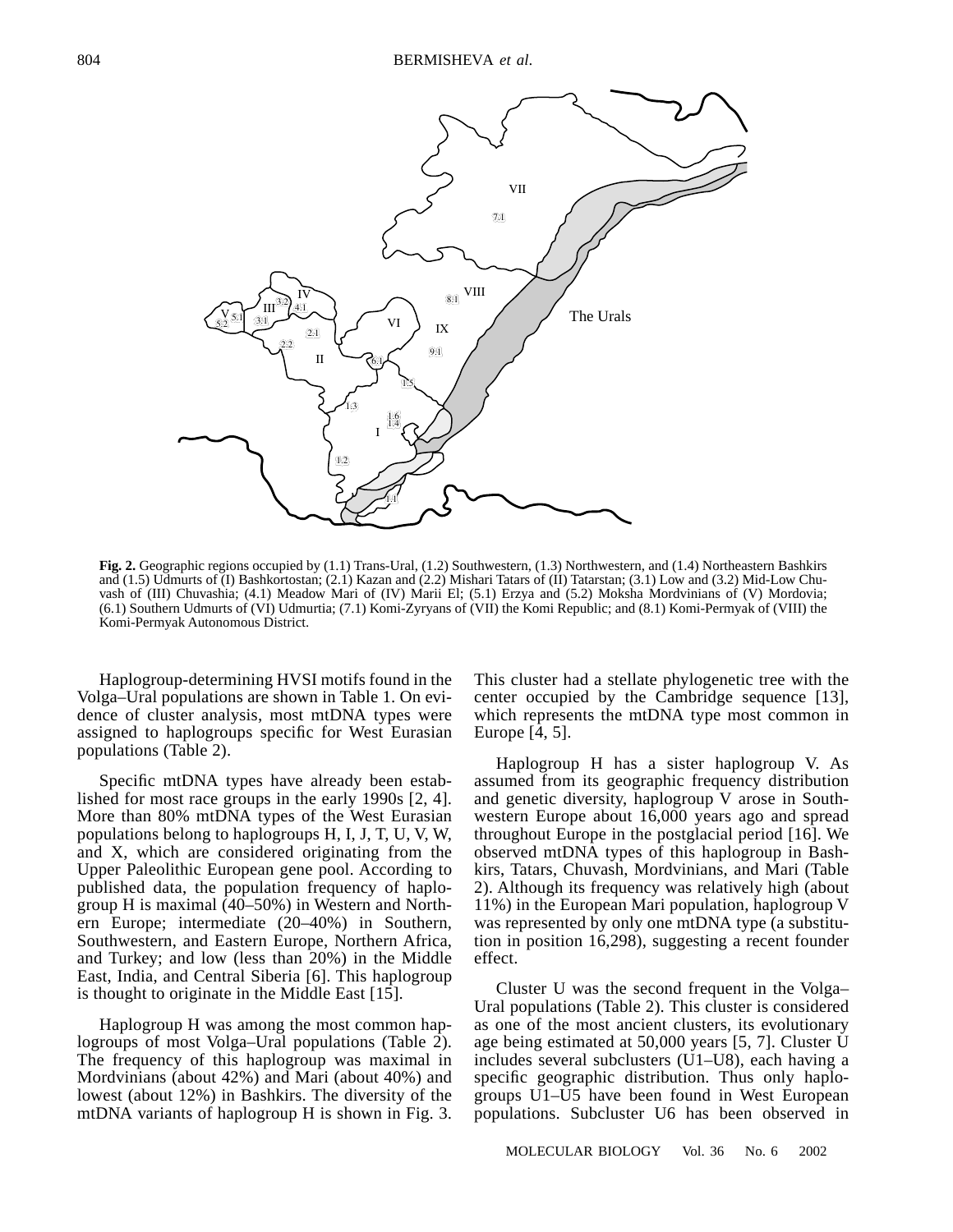Africa, while U7 is typical in the populations of Jordan, Kuwait, Iran, and Saudi Arabia. In addition, cluster U includes haplogroup K [4].

Haplogroups U5 and U4 were the most common in the Volga–Ural region. The former is prevalent (53.0%) in Saami and is also present in other North European populations [17–20]. In our sample, haplogroup U5 was not only observed in the Finno-Ugric populations, it also occurred at a high frequency in Bashkirs, Tatars, and Chuvash. As Fig. 4 shows, haplogroup U5 had several founder types. One of these, so-called Saami motif (16,144–16,189–16,270) has earlier been detected in Saami (37%), Finns (2%), and the Karelian population (6%) [20]. We found this motif in Mari, Mordvinians, and Bashkirs.

Of all cluster U haplogroups, U4 was the most common in Trans-Ural Bashkirs and Komi-Zyryans (16 and 24%, respectively). While haplogroup U5 is common in Western Europe and Mediterranean countries and occurs also in the Middle East and Central Asia, haplogroup U4 is characteristic of the northeastern populations of Western Europe. Haplogroup U4 was observed at a low frequency in Mordvinians (2%) and Udmurts (4%). We detected several founder variants with substitutions in positions 16,356, 16,356– 16,261, 16,356–16,362–16,242A–16,288, and 16,356–16,134. Subcluster U4a (16,356–16,134) had a distinct stellate phylogenetic tree. The period of its divergence in the Volga–Ural region was estimated at  $17,800 \pm 2900$  years ( $\rho = 0.88$ ).

The populations of the Volga–Ural region proved to be heterogeneous with respect to haplogroup U2. This haplogroup is known to include two major variants. One (HVSI motif 16,051G, 16,129C, 16,189C) is specific for Europe, whereas the other is restricted to India [21]. European U2 lines were found in Bashkirs, Tatars, Mordvinians, and Udmurts.

Haplogroup U3 is rare in Europe [5] and absent from Central Asia [22]. A high genetic diversity of this haplogroup has been observed in the Caucasus (Osetia, Georgia, Armenia) and in Turkey [4, 23]. In our sample, Tatars and Chuvash had two variants, which have earlier been detected in Turks, Armenians, and Nogaians [23].

Variants of haplogroup U8 were rarely observed in Gaininsk Bashkirs, Komi-Zyryans, and Chuvash.

The distribution of haplogroup K in the populations of the Volga–Ural region is also interesting (Table 2). This haplogroup, which includes several mtDNA variants, was relatively frequent in the Turkic ethnic groups and was rarely, if at all, observed in the Finno-Ugrian populations.

Haplogroups T and J originate from the Middle East [5, 7]. The former accounts for about 8% mtDNA lineages in Europe and includes two subclusters [5, 24]. In our sample, the frequency of haplogroup T was

**Table 1.** Haplogroup-determining mutations in mtDNA HVSI

| Cluster          | <b>HVSI</b> motif                                           |  |  |  |  |  |  |  |  |
|------------------|-------------------------------------------------------------|--|--|--|--|--|--|--|--|
| HV               |                                                             |  |  |  |  |  |  |  |  |
| H                |                                                             |  |  |  |  |  |  |  |  |
| V                | 16,298                                                      |  |  |  |  |  |  |  |  |
| K                | 16,224–16,311                                               |  |  |  |  |  |  |  |  |
| U <sub>1</sub>   | 16,249                                                      |  |  |  |  |  |  |  |  |
| U <sub>2</sub>   | $16,051-(16,129C-16,189)$                                   |  |  |  |  |  |  |  |  |
| U <sub>3</sub>   | 16,343                                                      |  |  |  |  |  |  |  |  |
| U <sub>4</sub>   | 16,356                                                      |  |  |  |  |  |  |  |  |
| U <sub>5</sub>   | 16,270                                                      |  |  |  |  |  |  |  |  |
| U8               | 16,342                                                      |  |  |  |  |  |  |  |  |
| J                | 16,069-16,126                                               |  |  |  |  |  |  |  |  |
| T                | 16,126-16,294                                               |  |  |  |  |  |  |  |  |
| T                | 16,129-16,223-16,391                                        |  |  |  |  |  |  |  |  |
| W                | 16,223-16,292                                               |  |  |  |  |  |  |  |  |
| N <sub>1</sub> a | 16,147A-16,223                                              |  |  |  |  |  |  |  |  |
| N <sub>1</sub> b | 16,145-16,176G-16,223-16,390                                |  |  |  |  |  |  |  |  |
| N9               | 16,257A-16,223-16,261                                       |  |  |  |  |  |  |  |  |
| B                | 16,189                                                      |  |  |  |  |  |  |  |  |
| Y                | 16, 126 – 16, 231 – 16, 266                                 |  |  |  |  |  |  |  |  |
| F                | 16,304                                                      |  |  |  |  |  |  |  |  |
| A                | 16,223-16,290-16,319-16,362                                 |  |  |  |  |  |  |  |  |
| M                | 16,223                                                      |  |  |  |  |  |  |  |  |
| $\mathsf{C}$     | 16,223-16,298-16,327                                        |  |  |  |  |  |  |  |  |
| Z                | 16, 129 - 16, 185 - 16, 223 - (16, 224) - 16, 260 - 16, 298 |  |  |  |  |  |  |  |  |
| D                | 16,223-16,362                                               |  |  |  |  |  |  |  |  |
| G                | 16,223-16,362                                               |  |  |  |  |  |  |  |  |

higher in the Finno-Ugric populations and maximal (24%) in Udmurts. The phylogenetic tree of this haplogroup was rather complex (Fig. 5), including several major variants (16,126–16,294, 16,126–16,294– 16,296–16,304) and subcluster T1 (16,126–16,294– 16,163–16,186–16,189).

Haplogroup J includes several founder types in Europe [24]. Variants of this haplogroup were observed at a frequency of 2–10% in all ethnic groups examined. The phylogenetic tree of this haplogroup is shown in Fig. 5.

Haplogroup I occurs predominantly in Northwestern Europe [5]. Its distribution in the populations of the Volga–Ural region was nonuniform. A single mtDNA variant of haplogroup I was relatively frequent (6%) in Mordvinians. A similar variant was observed in Bashkirs, Tatars, and Chuvash, but not in Mari, Udmurts, and Komi-Zyryans (Fig. 5).

The mitochondrial gene pool of the East Eurasian population includes haplogroups M, A, F, B, and Y.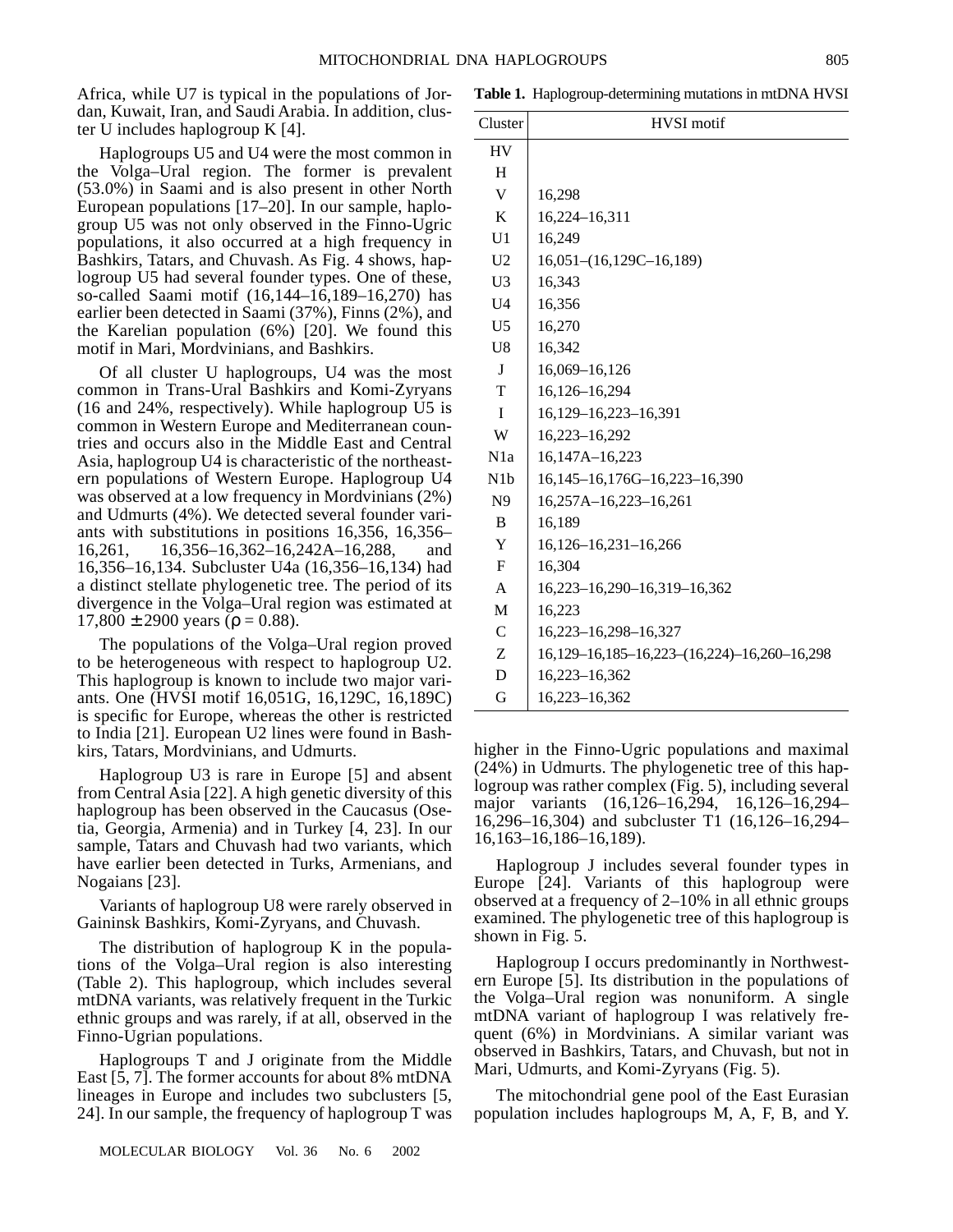

**Fig. 3.** Median network of haplogroup H in ethnic groups of the Volga–Ural region. Here and in Figs. 4–6: Circle size reflects the haplotype frequency. Mutations in HVSI were identified against the Cambridge reference sequence [13]. Their positions are indicated as the actual position minus 16,000; i.e., 233 corresponds to position 16,233. The ethnic groups were (T) Tatars, (C) Chuvash, (M) Mari, (O) Mordvinians, (K) Komi-Zyryans, (P) Komi-Permyaks, and (U) Udmurts.

Supercluster M and its derivatives C, D, G, and Z account for about 50% mtDNA lineages of East Eurasian ethnic groups. In Western and Central Europe,

haplogroup M is rare, occurring at a frequency of less than 2%. By and large, haplogroups of the European and Asian populations do not mix together, having an

806

MOLECULAR BIOLOGY Vol. 36 No. 6 2002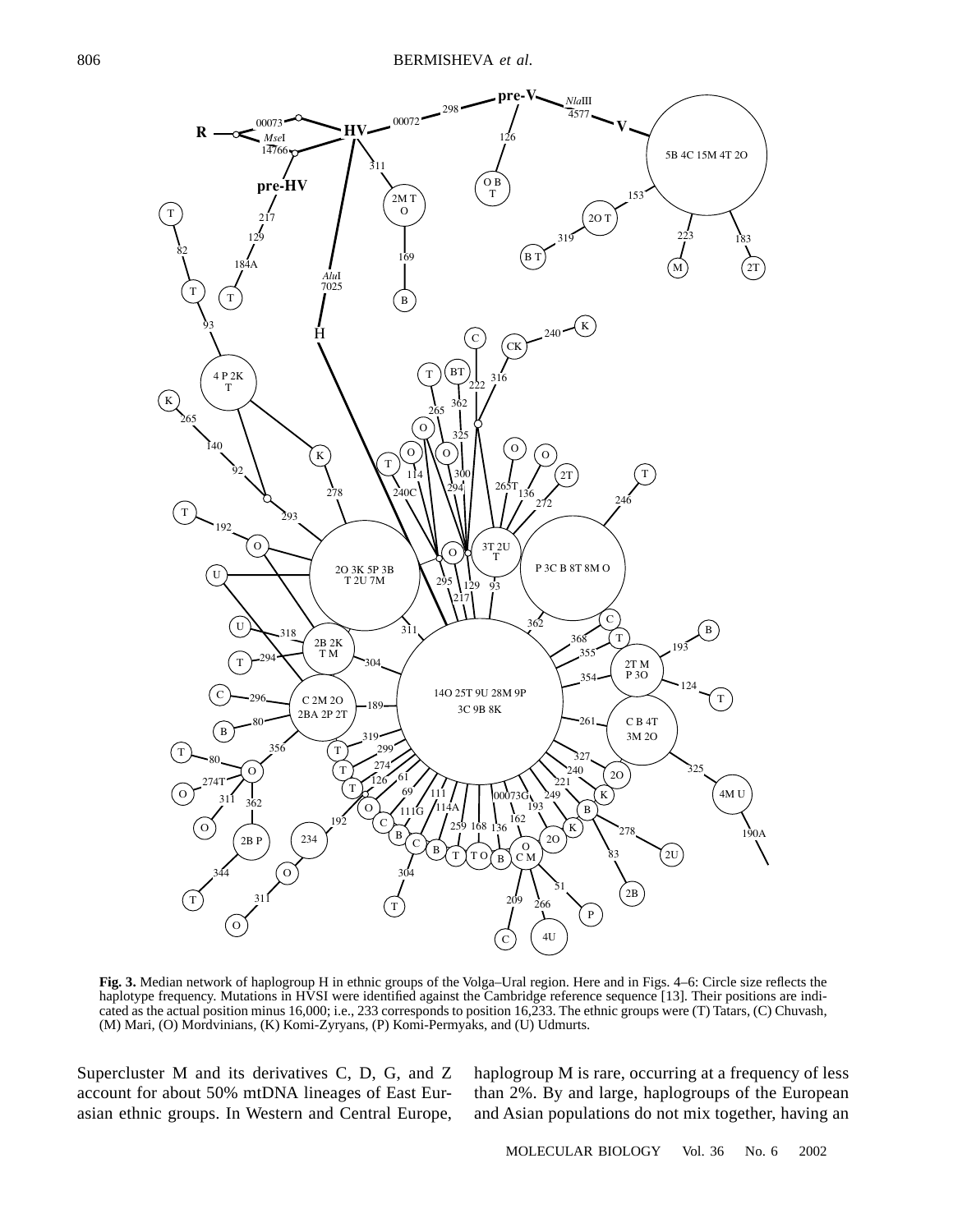

**Fig. 4.** Median network of haplogroup U in ethnic groups of the Volga–Ural region.

overlap of no more than 5%. The only exception is the Central Asian contact region with mtDNA lineages that are characteristic of both Western and Eastern Eurasia.

The distribution of East Eurasian haplogroups (A, B, Y, F, M, C, Z, D, G) substantially varied in the ethnic populations under study (Fig. 6). The frequency of Asian mtDNA variants was lower in the Finno-Ugric

MOLECULAR BIOLOGY Vol. 36 No. 6 2002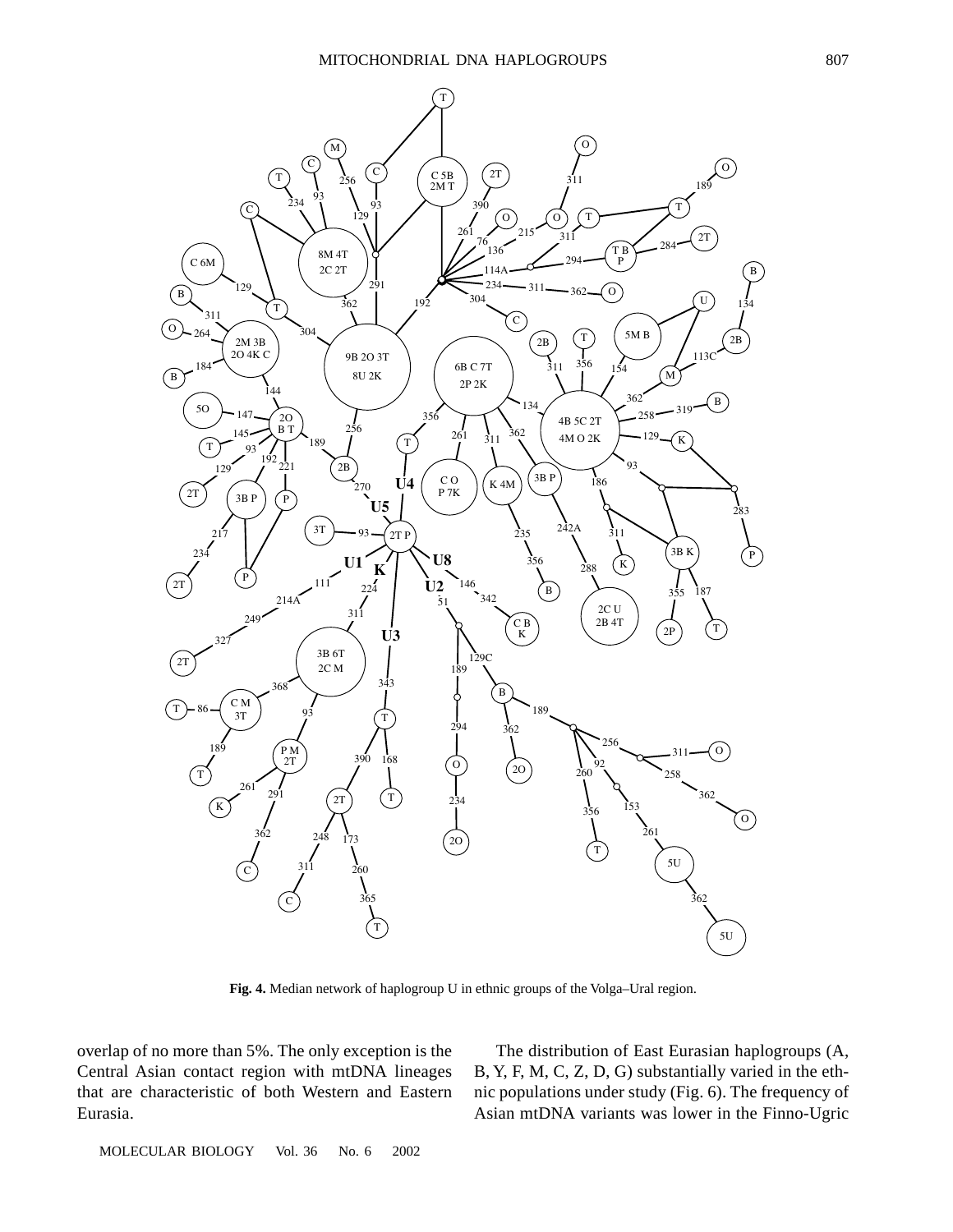

**Fig. 5.** Median network of several West Eurasian haplogroups in ethnic groups of the Volga–Ural region.

ethnic groups and maximal in Bashkirs (Table 2). Bashkirs displayed a higher frequency (42%) and higher genetic diversity of Mongoloid mtDNA variants as compared with Tatars (12%), who live in the neighboring region, and with Chuvash (9%), who live to the west of Bashkirs and belong to the same language group.

Haplogroups C and Z have a common origin and are widespread in Asian populations and especially in the indigenous population of Northern and Eastern Siberia. The frequency of haplogroup C reaches 50% in Evens and Yukagirs, is about 30% in North Siberian ethnic groups, and gradually decreases to no more than 10% in Chukcha, Eskimo, and Itelmen to the east, in Kazakhs and Mongols to the south, and in Selkups and Kets to the west [25, 26]. In Southern and Western Europe, haplogroup C occurs at a frequency of no more than 1%, if at all. Similar data were obtained for the Finno-Ugric populations of the Volga–Ural region: the frequency of haplogroup C was 0% in Komi-Zyryans and less than 3% in Udmurts. The only exception was the Komi-Permyak population with the frequency reaching 8%. The highest (12%) frequency of haplogroup C was observed in Bashkirs. Only one variant, 16,223–16,298–16,327 mapping to the center of the phylogenetic tree, was found in Udmurts, Tatars, Bashkirs, Chuvash, and Komi-Permyaks.

Since the frequency of Asian haplogroups is no more than 2% in Balto-Finnish populations (Estonia, Finland) [20, 27], we think that the distribution of mtDNA variants in the ethnoses of the Volga–Ural region mostly depends on geographic distances rather than on linguistic barriers. In other words, the Finno-Ugric populations of the region are more similar to their Turkic geographic neighbors than to the linguistically related Balto-Finnish populations.

The frequency of East Eurasian mtDNA variants was 21% in Udmurts, who belong to the Perm branch of the Finno-Ugric language family. Haplogroups Z (5%) and D (12%) were most common, each being represented by a limited number of variants (Fig. 6). Aside from Udmurts, haplogroup Z was found in four Mari, two Bashkirs, one Tatar, and one Komi-Zyryan. This haplogroup is characteristic of Tungus-Manchurian populations of Northern Siberia [29], and is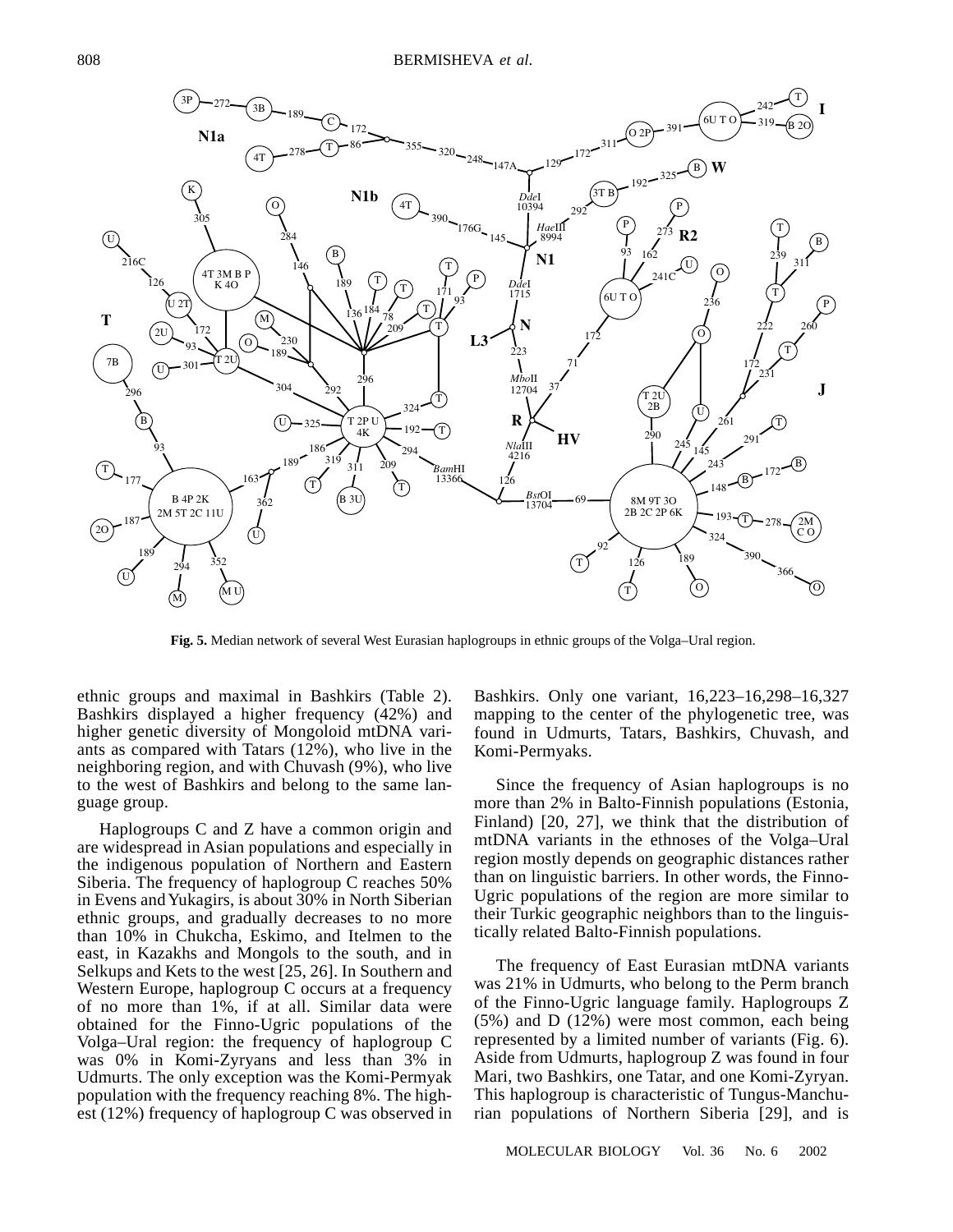

**Fig. 6.** Median network of East Eurasian haplogroups in ethnic groups of the Volga–Ural region.

present in Mongols [28], Turkic populations of Central Asia [22], and, interestingly, in Saami [18, 20].

It should be noted that Udmurts had a lower mtDNA diversity and relatively high frequencies of haplogroups U2 and T, which are characteristic of

European populations and far rarer in the ethnic groups of the Volga–Ural region. Likewise, a low genetic diversity of Udmurts has been inferred from the data on Y-chromosomal polymorphisms (diallelic loci, STR) [30]. These findings suggest the founder effect and gene drift for the ethnic history of Udmurts.

MOLECULAR BIOLOGY Vol. 36 No. 6 2002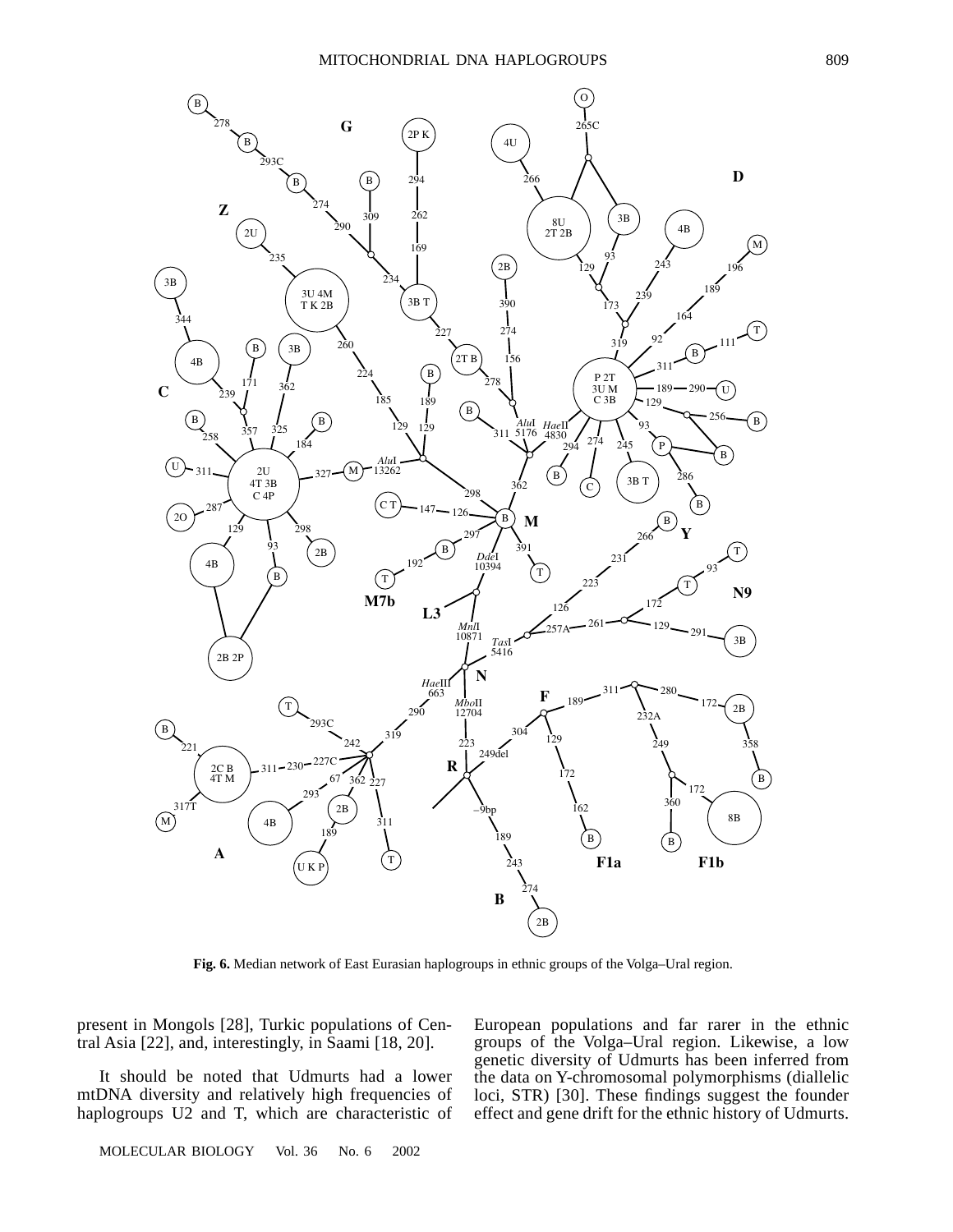| Haplogroup     | <b>Bashkirs</b>  |                | <b>Tatars</b>    |                | Chuvash          |                  | Mordvinians      |                  | Komi-Permyaks    |                  | Komi-Zyryans     |                  | Mari             |                  | <b>Udmurts</b>   |                  |
|----------------|------------------|----------------|------------------|----------------|------------------|------------------|------------------|------------------|------------------|------------------|------------------|------------------|------------------|------------------|------------------|------------------|
|                | $\boldsymbol{n}$ | $\%$           | $\boldsymbol{n}$ | $\%$           | $\boldsymbol{n}$ | $\%$             | $\boldsymbol{n}$ | $\%$             | $\boldsymbol{n}$ | $\%$             | $\boldsymbol{n}$ | $\%$             | $\boldsymbol{n}$ | $\%$             | $\boldsymbol{n}$ | $\%$             |
| H              | 27               | 12.2           | 70               | 30.7           | 15               | 27.3             | 43               | 42.2             | 24               | 32.4             | 21               | 33.9             | 55               | 40.4             | 22               | 21.8             |
| pV, V          | $\overline{7}$   | 3.2            | 9                | 3.9            | $\overline{4}$   | 7.3              | 5                | 4.9              | $\boldsymbol{0}$ | $\boldsymbol{0}$ | $\boldsymbol{0}$ | $\boldsymbol{0}$ | 15               | 11.0             | $\overline{0}$   | $\boldsymbol{0}$ |
| pHV, HV        | $\mathbf{1}$     | 0.5            | $\overline{2}$   | 0.9            | $\Omega$         | $\theta$         | $\mathbf{1}$     | 1.0              | $\boldsymbol{0}$ | $\boldsymbol{0}$ | $\boldsymbol{0}$ | $\boldsymbol{0}$ | $\overline{2}$   | 1.5              | $\Omega$         | $\boldsymbol{0}$ |
| $\mathbf{U}$   | 63               | 28.5           | 67               | 29.4           | 24               | 43.6             | 27               | 26.5             | 13               | 17.6             | 23               | 37.1             | 36               | 26.5             | 25               | 24.8             |
| $\bf K$        | 3                | 1.4            | 13               | 5.7            | $\overline{4}$   | 7.3              | $\overline{0}$   | $\boldsymbol{0}$ | $\mathbf{1}$     | 1.4              | $\mathbf{1}$     | 1.6              | 3                | 2.2              | $\overline{0}$   | $\overline{0}$   |
| $U^*$          | $\mathbf{0}$     | $\Omega$       | 5                | 2.2            | 1                | 1.8              | $\overline{2}$   | 2.0              | 1                | 1.4              | $\overline{0}$   | $\boldsymbol{0}$ | $\Omega$         | $\overline{0}$   | $\overline{2}$   | 2.0              |
| U1             | $\overline{0}$   | $\Omega$       | $\overline{2}$   | 0.9            | $\Omega$         | $\overline{0}$   | $\boldsymbol{0}$ | $\overline{0}$   | $\boldsymbol{0}$ | $\boldsymbol{0}$ | $\overline{0}$   | $\overline{0}$   | $\Omega$         | $\mathbf{0}$     | $\theta$         | $\overline{0}$   |
| U <sub>2</sub> | $\mathbf{1}$     | 0.5            | $\overline{2}$   | 0.9            | $\overline{0}$   | $\mathbf{0}$     | $\overline{7}$   | 6.9              | $\boldsymbol{0}$ | $\boldsymbol{0}$ | $\overline{0}$   | $\boldsymbol{0}$ | $\Omega$         | $\mathbf{0}$     | 10               | 9.9              |
| U <sub>3</sub> | $\Omega$         | $\overline{0}$ | 5                | 2.2            | 1                | 1.8              | $\boldsymbol{0}$ | $\boldsymbol{0}$ | $\boldsymbol{0}$ | $\overline{0}$   | $\boldsymbol{0}$ | $\boldsymbol{0}$ | $\overline{0}$   | $\mathbf{0}$     | $\boldsymbol{0}$ | $\overline{0}$   |
| U <sub>4</sub> | 28               | 12.7           | 16               | 7.0            | 9                | 16.4             | $\overline{2}$   | 2.0              | $\overline{7}$   | 9.5              | 15               | 24.2             | 14               | 10.3             | $\overline{4}$   | 4.0              |
| U <sub>5</sub> | 30               | 13.6           | 24               | 10.5           | 8                | 14.5             | 16               | 15.7             | $\overline{4}$   | 5.4              | 6                | 9.7              | 19               | 14.0             | 9                | 8.9              |
| U8             | $\mathbf{1}$     | 0.5            | $\boldsymbol{0}$ | $\overline{0}$ | $\mathbf{1}$     | 1.8              | $\boldsymbol{0}$ | $\boldsymbol{0}$ | $\boldsymbol{0}$ | $\overline{0}$   | $\mathbf{1}$     | 1.6              | $\overline{0}$   | $\boldsymbol{0}$ | $\boldsymbol{0}$ | $\overline{0}$   |
| $\mathbf{J}$   | $\overline{7}$   | 3.2            | 17               | 7.5            | 3                | 5.5              | 8                | 7.8              | 3                | 4.1              | 6                | 9.7              | 10               | 7.4              | $\overline{2}$   | 2.0              |
| T              | 12               | 5.4            | 21               | 9.2            | $\overline{2}$   | 3.6              | $\,8\,$          | 7.9              | 10               | 13.5             | 8                | 12.9             | 7                | 5.1              | 24               | 23.8             |
| T1             | 9                | 4.1            | 6                | 2.6            | $\overline{2}$   | 3.6              | $\boldsymbol{2}$ | 2.0              | 5                | 6.8              | $\mathbf{2}$     | 3.2              | $\overline{2}$   | 1.5              | 15               | 14.9             |
| L              | 3                | 1.4            | $\overline{2}$   | 0.9            | $\mathbf{1}$     | 1.8              | 6                | 5.9              | $\overline{2}$   | 2.7              | $\overline{0}$   | $\boldsymbol{0}$ | $\mathbf{1}$     | 0.7              | $\overline{0}$   | $\boldsymbol{0}$ |
| W              | $\mathbf{1}$     | 0.5            | 4                | 1.8            | $\Omega$         | $\boldsymbol{0}$ | $\overline{0}$   | $\boldsymbol{0}$ | $\boldsymbol{0}$ | $\overline{0}$   | $\mathbf{1}$     | 1.6              | $\Omega$         | $\boldsymbol{0}$ | $\theta$         | $\boldsymbol{0}$ |
| N1a            | 8                | 3.6            | 1                | 0.4            | $\mathbf{1}$     | 1.8              | $\mathbf{0}$     | $\mathbf{0}$     | $\tau$           | 9.5              | $\overline{0}$   | $\overline{0}$   | $\Omega$         | $\mathbf{0}$     | $\overline{0}$   | $\boldsymbol{0}$ |
| N1b            | $\Omega$         | $\Omega$       | $\overline{4}$   | 1.8            | $\Omega$         | $\Omega$         | $\boldsymbol{0}$ | $\boldsymbol{0}$ | $\boldsymbol{0}$ | $\overline{0}$   | $\boldsymbol{0}$ | $\boldsymbol{0}$ | $\Omega$         | $\boldsymbol{0}$ | $\theta$         | $\overline{0}$   |
| ${\bf R}$      | $\Omega$         | $\overline{0}$ | $\mathbf{1}$     | 0.4            | $\Omega$         | $\boldsymbol{0}$ | 1                | 1.0              | $\overline{2}$   | 2.7              | $\boldsymbol{0}$ | $\boldsymbol{0}$ | $\Omega$         | $\overline{0}$   | 7                | 6.9              |
| $\mathbf M$    | 61               | 27.6           | 20               | 8.8            | $\overline{4}$   | 7.3              | 3                | 2.9              | 12               | 16.2             | $\overline{2}$   | 3.2              | 8                | 5.9              | 20               | 19.8             |
| $M^*$          | 3                | 1.4            | 5                | 2.2            | 1                | 1.8              | $\boldsymbol{0}$ | $\boldsymbol{0}$ | $\boldsymbol{0}$ | $\boldsymbol{0}$ | $\overline{0}$   | $\overline{0}$   | 1                | 0.7              | $\Omega$         | $\overline{0}$   |
| $\mathbf C$    | 26               | 11.8           | $\overline{4}$   | 1.8            | 1                | 1.8              | $\overline{2}$   | 2.0              | 6                | 8.1              | $\boldsymbol{0}$ | $\boldsymbol{0}$ | 1                | 0.7              | 3                | 3.0              |
| Z              | $\overline{2}$   | 0.9            | 1                | 0.4            | $\overline{0}$   | $\boldsymbol{0}$ | $\boldsymbol{0}$ | $\boldsymbol{0}$ | $\boldsymbol{0}$ | $\overline{0}$   | $\mathbf{1}$     | 1.6              | $\overline{4}$   | 2.9              | 5                | 5.0              |
| ${\bf D}$      | 20               | 9.0            | 6                | 2.6            | $\overline{2}$   | 3.6              | $\mathbf{1}$     | 1.0              | $\overline{4}$   | 5.4              | $\boldsymbol{0}$ | $\overline{0}$   | $\overline{2}$   | 1.5              | 12               | 11.9             |
| ${\bf G}$      | 10               | 4.5            | $\overline{4}$   | 1.8            | $\Omega$         | $\theta$         | $\boldsymbol{0}$ | $\boldsymbol{0}$ | $\overline{2}$   | 2.7              | $\mathbf{1}$     | 1.6              | $\Omega$         | $\overline{0}$   | $\Omega$         | $\boldsymbol{0}$ |
| N9             | 3                | 1.4            | $\overline{2}$   | 0.9            | $\overline{0}$   | $\mathbf{0}$     | $\mathbf{0}$     | $\boldsymbol{0}$ | $\mathbf{0}$     | $\boldsymbol{0}$ | $\overline{0}$   | $\overline{0}$   | $\Omega$         | $\boldsymbol{0}$ | $\overline{0}$   | $\boldsymbol{0}$ |
| $\mathbf Y$    | $\mathbf{1}$     | 0.5            | $\boldsymbol{0}$ | $\overline{0}$ | $\Omega$         | $\theta$         | $\theta$         | $\boldsymbol{0}$ | $\boldsymbol{0}$ | $\overline{0}$   | $\boldsymbol{0}$ | $\boldsymbol{0}$ | $\overline{0}$   | $\mathbf{0}$     | $\Omega$         | $\boldsymbol{0}$ |
| $\mathbf{F}$   | 14               | 6.3            | $\Omega$         | $\overline{0}$ | $\Omega$         | $\Omega$         | $\Omega$         | $\mathbf{0}$     | $\overline{0}$   | $\Omega$         | $\overline{0}$   | $\overline{0}$   | $\Omega$         | $\mathbf{0}$     | $\Omega$         | $\overline{0}$   |
| B              | $\overline{2}$   | 0.9            | $\Omega$         | $\Omega$       | $\overline{0}$   | $\mathbf{0}$     | $\mathbf{0}$     | $\mathbf{0}$     | $\boldsymbol{0}$ | $\Omega$         | $\overline{0}$   | $\overline{0}$   | $\Omega$         | $\boldsymbol{0}$ | $\overline{0}$   | $\overline{0}$   |
| A              | 8                | 3.6            | 7                | 3.1            | 1                | 1.8              | $\overline{0}$   | $\mathbf{0}$     | $\mathbf{1}$     | 1.4              | $\mathbf{1}$     | 1.6              | $\overline{2}$   | 1.5              | 1                | 1.0              |
| Others         | $\overline{3}$   | 1.4            | $\mathbf{1}$     | 0.4            | $\overline{0}$   | $\mathbf{0}$     | $\boldsymbol{0}$ | $\overline{0}$   | $\boldsymbol{0}$ | $\Omega$         | $\overline{0}$   | $\overline{0}$   | $\Omega$         | $\mathbf{0}$     | $\overline{0}$   | $\boldsymbol{0}$ |
| Sample size    | 221              |                | 228              |                | 55               |                  | 102              |                  | 74               |                  | 62               |                  | 136              |                  | 101              |                  |

**Table 2.** Frequency distribution of mtDNA haplogroups in the populations (*N* = 979) of the Volga–Ural region

MOLECULAR BIOLOGY MOLECULAR BIOLOGY Vol. 36

No. 6

2002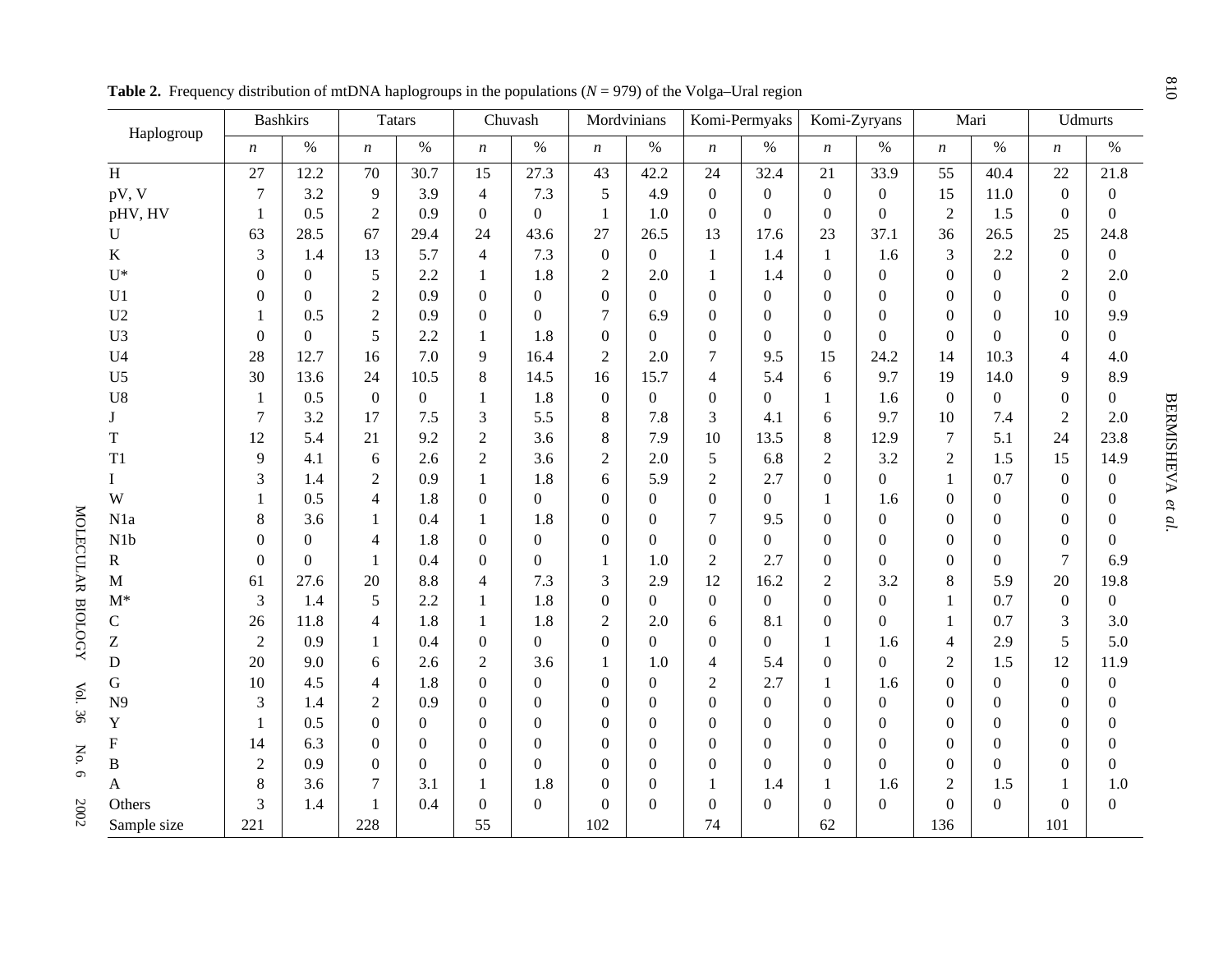Haplogroup M was well represented in all three ethnographic groups of Bashkirs. Its frequency was 28% on average, suggesting a substantial role of the Asian component for the Bashkir ethnogenesis. This is consistent with the early ethnic history of Bashkirs, since the ethnos is believed to originate from Turkic tribal confederations of the Altai, where ancient Bashkir and Mongolian tribes mixed together [12].

Haplogroup A occurs at the highest frequency in Siberian populations and rarely, if at all, in the indigenous populations of Southeastern Asia [2]. Thus the frequency of this haplogroup in Chukcha and Eskimo is 80%, higher than in all other world populations examined [25, 26]. We observed several variants of haplogroup A in Trans-Ural Bashkirs (6%); one of these was also found in Chuvash, Tatars, and Mari.

Haplogroups B and Y were detected only in Bashkirs. The former has been observed in Buryats, Tuvinians, and Altaians of Southern Siberia, and occurs at a high (48%) frequency in Mongolia [28]. The common ancestor of these ethnic groups has been assumed to provide haplogroup B to native Americans. We observed the variants of this haplogroup at the eastern boundary of Europe (Table 2).

Haplogroup Y has first been identified in Eastern Asia [25]. This haplogroup is absent from most Siberian populations, and occur at a high frequency in the populations of Kamchatka, Sakhalin, and Korea. Presumably, haplogroup Y arose in ethnic groups of the Amur river basin [25] and was spread westwards by ethnic groups of the Altaian language family [22]. This family includes Bashkirs, who had one variant (16,126–16,231–16,266) of this haplogroup.

An interesting distribution of haplogroup F (6%) was observed in Bashkirs. Variants of this cluster (subgroup F1b) showed a high frequency and low diversity in Gaininsk Bashkirs (Fig. 6). Possibly, ethnogenesis of this group of Bashkirs was substantially affected by migrants from Central Asia, because similar mtDNA variants have earlier been observed in Kazakhs, Uigurs, and Mongols [22, 28]. In addition, our finding suggest a long-term isolation of this Bashkir group from its nearest neighbors, since haplogroup F was not found in any other ethnic group of the Volga–Ural region.

Cluster analysis showed that most mtDNA variants found in the ethnic groups of the Volga–Ural region represent haplogroups characteristic of Western Eurasia, testifying to a common origin of mtDNA lineages of West and East European populations. In our sample, the highest frequency of European mtDNA types was observed in Mordvinians, Mari, and Komi-Zyryans. On the other hand, the frequencies of the East Eurasian mtDNA variants were also high in the Volga–Ural region in contrast to Western and Central Europe. High frequencies of haplogroups G, D, C, Z,

MOLECULAR BIOLOGY Vol. 36 No. 6 2002

and F in several Turkic (Bashkirs) and Finno-Ugric (Udmurts, Komi-Permyaks) ethnic groups suggest a substantial role of the Siberian and Central Asian components for the ethnogenesis of the Volga–Ural populations. Mordvinians, Komi-Zyryans, and Mari had low  $(3, 3, \text{ and } 6\%, \text{ respectively})$  frequencies of East Eurasian variants. Thus, the frequency and diversity of Siberian and Central Asian mtDNA types substantially increase in ethnic groups living at the boundary between Europe and Asia. It should also be noted that linguistically related populations genetically differ from each other.

#### REFERENCES

- 1. Cann, R., Stoneking, M., and Wilson, A., *Nature*, 1987, vol. 325, pp. 31–36.
- 2. Wallace, D.C., Brown, M.D., and Lott, M.T., *Gene*, 1999, vol. 238, pp. 211–230.
- 3. Denaro, M., Blanc, H., Johnson, M.J., *et al.*, *Proc. Natl. Acad. Sci. USA*, 1981, vol. 78, pp. 5768–5772.
- 4. Macaulay, V., Richards, M., Hickey, E., *et al.*, *Am. J. Hum. Genet.*, 1999, vol. 58, pp. 1309–1322.
- 5. Richards, M., Macaulay, V., and Bandelt, H.J., *Ann. Hum. Genet.*, 1998, vol. 62, pp. 241–260.
- 6. Torroni, A., Huoponen, K., Francalacci, P., *et al.*, *Genetics*, 1996, vol. 144, pp. 1835–1850.
- 7. Richards, M., Corte-Real, H., *et al.*, *Am. J. Hum. Genet.*, 1996, vol. 59, pp. 185–203.
- 8. Torroni, A., Lott, M., Cabell, M., *et al.*, *Am. J. Hum. Genet.*, 1994, vol. 55, pp. 760–776.
- 9. Torroni, A., Schurr, T., Yang, C., *et al.*, *Genetics*, 1992, vol. 130, pp. 153–162.
- 10. Torroni, A., Schurr, T., Cabell, M., *et al.*, *Am. J. Hum. Genet.*, 1993, vol. 53, pp. 563–590.
- 11. Cavalli-Sforza, L., Menozzi, P., and Piazza, A., *The History and Geography of Human Genes*, Princeton: Princeton Univ. Press, 1994.
- 12. Kuzeev, R.G., *Narody srednego Povolzh'ya i Yuzhnogo Urala* (Ethnic Groups of the Central Volga Region and Southern Urals), Moscow: Nauka, 1992.
- 13. Anderson, S., Bankier, A.T., Barrell, B.G., *et al.*, *Nature*, 1981, vol. 290, pp. 457–465.
- 14. Nei, M., *Molecular Evolutionary Genetics*, New York: Columbia Univ. Press, 1988.
- 15. Richards, M., Macaulay, V., Hickey, E., *et al.*, *Am. J. Hum. Genet.*, 2000, vol. 67, pp. 1251–1276.
- 16. Torroni, A., Bandelt, H.J., Macaulay, V., *et al.*, *Am. J. Hum. Genet.*, 2001, vol. 69, pp. 844–852.
- 17. Lahermo, P., Sajantila, A., Sistonen, P., *et al.*, *Am. J. Hum. Genet.*, 1996, vol. 58, pp. 1309–1322.
- 18. Lahermo, P., Sajantila, A., Sistonen, P., *et al.*, *Am. J. Hum. Genet.*, 1999, vol. 64, pp. 232–249.
- 19. Sajantila, A., Lahermo, P., Anttinen, T., *et al.*, *Genome Res.*, 1995, vol. 5, pp. 42–52.